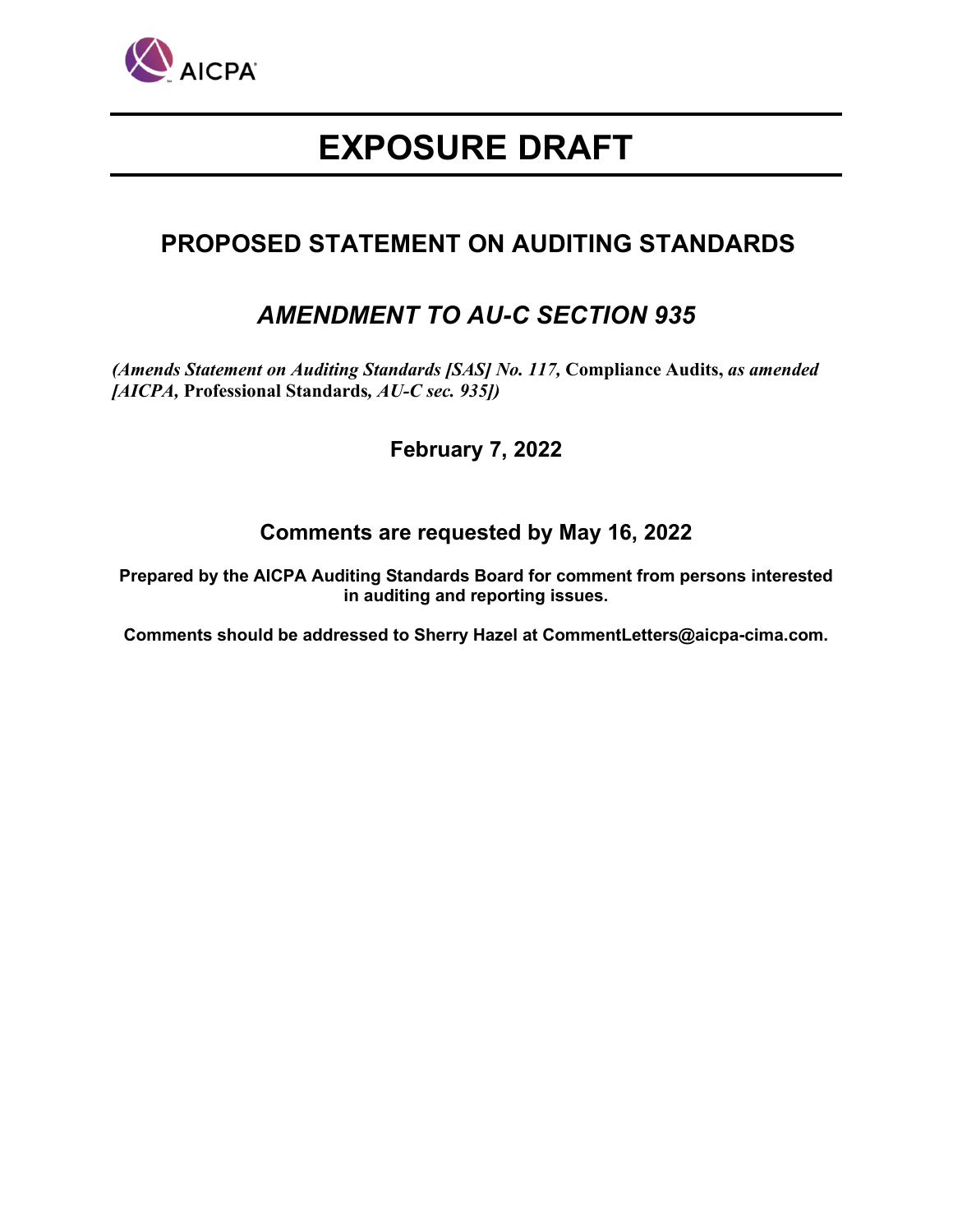© 2022 American Institute of Certified Public Accountants, Inc.

Permission is granted to make copies of this work provided that such copies are for personal, intraorganizational, or educational use only and are not sold or disseminated and provided further that each copy bears the following credit line: "© 2022 American Institute of Certified Public Accountants, Inc. Used with permission."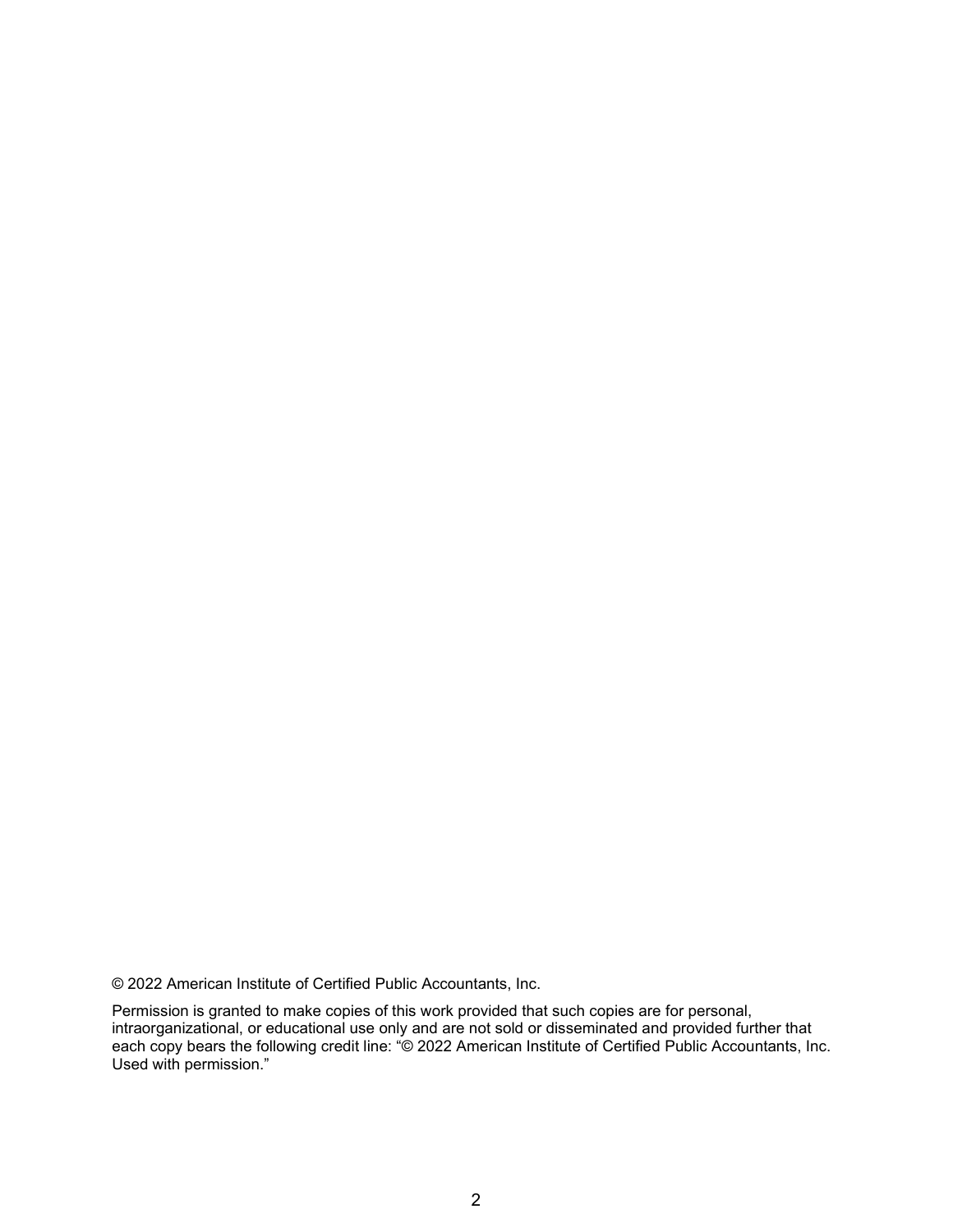### **CONTENTS**

## Page

## **Explanatory Memorandum**

## **Exposure Draft**

|  |  | Proposed Statement on Auditing Standards Amendment to AU-C Section 935 10 |  |  |  |  |  |  |  |
|--|--|---------------------------------------------------------------------------|--|--|--|--|--|--|--|
|--|--|---------------------------------------------------------------------------|--|--|--|--|--|--|--|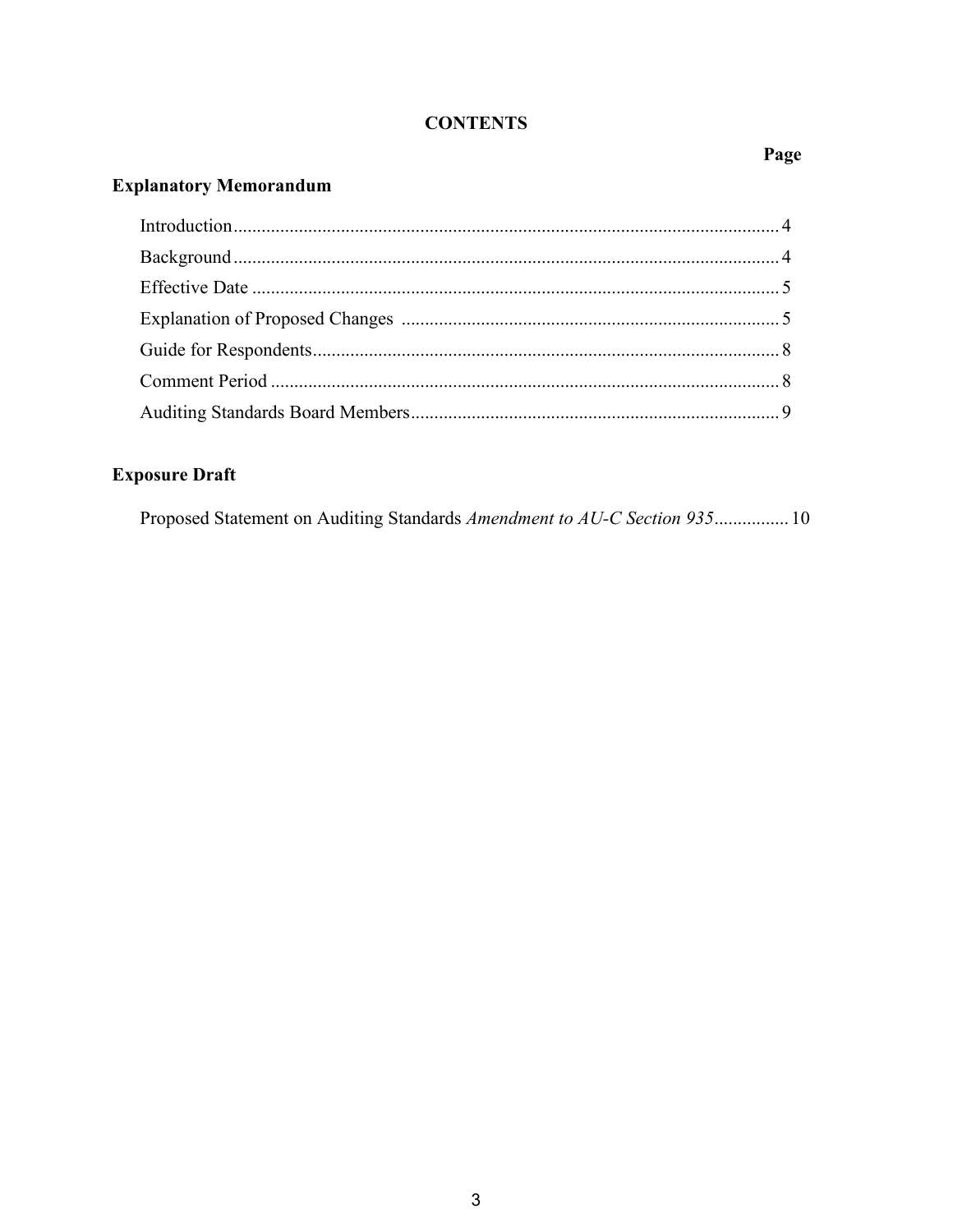## **Explanatory Memorandum**

## **Introduction**

This memorandum provides background to the proposed Statement on Auditing Standards (SAS) *Amendment to AU-C Section 935*. If issued as final, the proposed SAS will amend SAS No. 117, *Compliance Audits*, as amended (AICPA, *Professional Standards*, AU-C sec. 935).

## **Background**

AU-C section 935, *Compliance Audits*, [1](#page-3-0) addresses the application of generally accepted auditing standards (GAAS) to a compliance audit. AU-C sections 200–900 address audits of financial statements as well as other kinds of engagements. Generally, these AU-C sections can be adapted to the objectives of a compliance audit. However, certain AU-C sections, or portions thereof, are not applicable to a compliance audit because (*a*) they are not relevant to a compliance audit environment, (*b*) the procedures and guidance would not contribute to meeting the objectives of a compliance audit, or (*c*) the subject matter is specifically covered in AU-C section 935. These AU-C sections, or specified requirements thereof, are identified in the appendix to AU-C section 935, "AU-C Sections That Are Not Applicable to Compliance Audits" (the appendix).

This exposure draft proposes to amend AU-C section 935 to update the appendix and conform AU-C section 935 to reflect the issuance of the following SASs:

- SAS No. 142, *[Audit Evidence](https://us.aicpa.org/interestareas/frc/auditattest/auditing-standards-information-and-resources#auditevidence)* (AU-C section 500)
- SAS No. 145, *[Understanding the Entity and Its Environment and Assessing the Risks of](https://us.aicpa.org/interestareas/frc/auditattest/auditing-standards-information-and-resources#ssae145)  [Material Misstatement](https://us.aicpa.org/interestareas/frc/auditattest/auditing-standards-information-and-resources#ssae145)* (AU-C section 315)

The Auditing Standards Board (ASB) has determined that no amendment is necessary to AU-C section 935 to reflect the issuance of the following SASs:

- SAS No. 143, *[Auditing Accounting Estimates and Related Disclosures](https://us.aicpa.org/interestareas/frc/auditattest/auditing-standards-information-and-resources#auditingaccounting)* (AU-C section 540)
- SAS No. 144, *Amendments to AU-C Sections 501, 540, and 620 Related to the Use of [Specialists and the Use of Pricing Information Obtained From External Information](https://us.aicpa.org/interestareas/frc/auditattest/auditing-standards-information-and-resources#ssae144)  [Sources](https://us.aicpa.org/interestareas/frc/auditattest/auditing-standards-information-and-resources#ssae144)*

SAS No. 143 is codified in AU-C section 540, which is listed in the appendix as not applicable in its entirety to a compliance audit. SAS No. 144 amends only certain application material that is not relevant to AU-C section 935.

## **Effective Date**

If issued as final, the proposed amendment to the appendix with regard to AU-C section 501, *Audit Evidence — Specific Considerations for Selected Items*, would be effective for compliance audits

<span id="page-3-0"></span><sup>1</sup> All AU-C sections can be found in AICPA *Professional Standards*.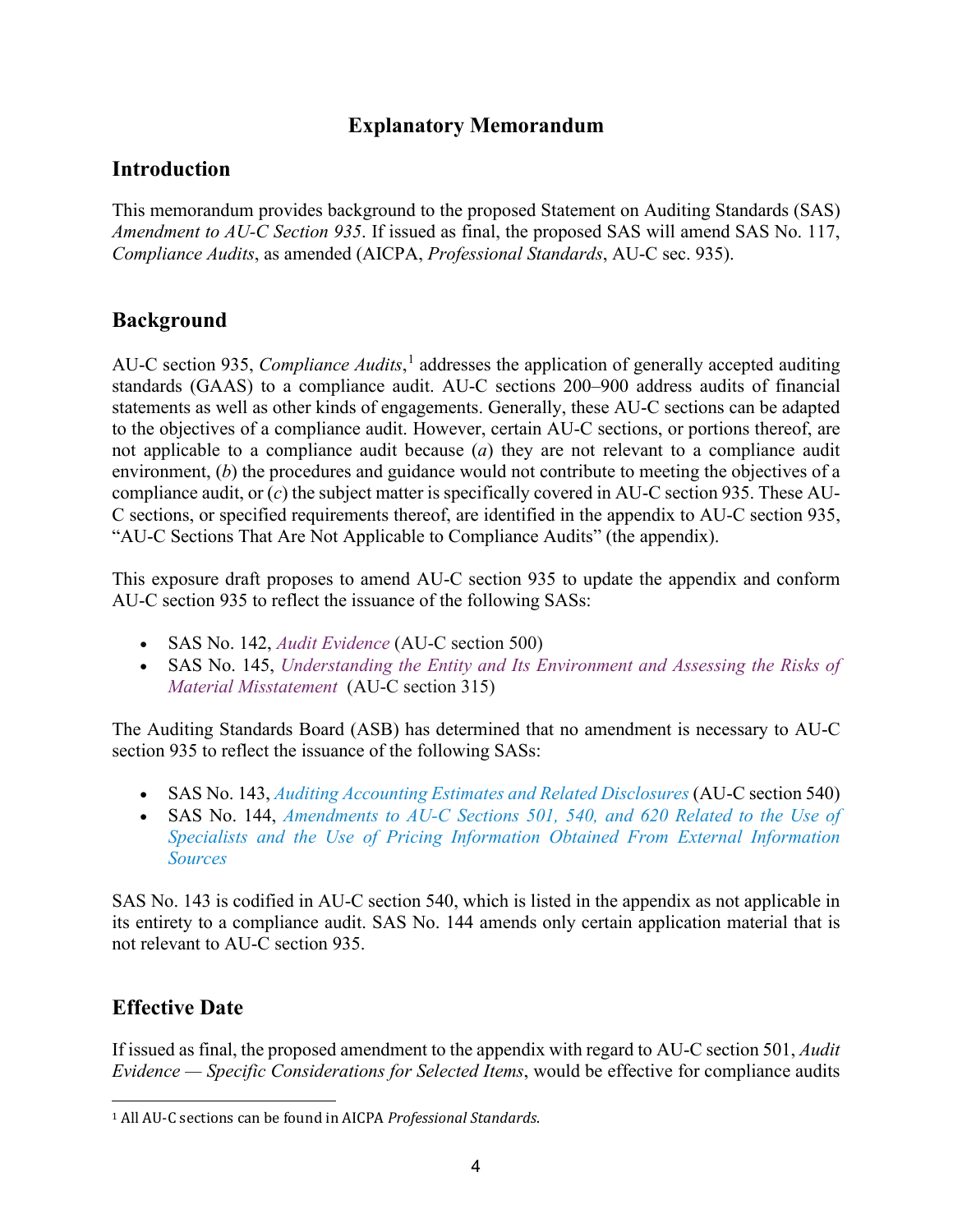for fiscal periods ending on or after December 15, 2022. All other proposed amendments in this proposed SAS would be effective for compliance audits for fiscal periods ending on or after December 15, 2023. Early implementation is permitted.

See the discussion of the effective date in the "Explanation of Proposed Changes" section that follows.

## **Explanation of Proposed Changes**

### *Proposed Revisions Arising From SAS No. 142*

SAS No. 142 superseded SAS No. 122, *Statements on Auditing Standards: Clarification and Recodification*, section 500, *Audit Evidence* (AU-C sec. 500A), and amended various AU-C sections, including AU-C section 501, *Audit Evidence — Specific Considerations for Selected Items.* Extant AU-C section 501 does not apply to a compliance audit. However, the amendments in SAS No. 142 moved what had been paragraph .08 of AU-C section 500A, relating to using the work of a management's specialist, to become paragraph .27 of AU-C section 501, without any substantive changes to that paragraph. This paragraph was applicable to compliance audits when it was in AU-C section 500A, and that applicability didn't change when it was relocated. Accordingly, the appendix is proposed to be revised to reflect the continued applicability of this paragraph in a compliance audit. No other paragraph in AU-C section 501 applies to a compliance audit.

### *Proposed Revisions Arising From SAS No. 145*

- Paragraphs .12*c*, .26–.30, and .33*c* of AU-C section 315A are not applicable to a compliance audit. The appendix was updated to include comparable paragraphs (19*b*, 20, 32−34, 36, and 42*d*) of SAS No. 145 as not applicable to a compliance audit.
- Paragraphs 27*a* of SAS No. 145, which relates to controls over significant risks, and paragraph 40, which relates to classes of transactions, account balances, and disclosures that are not significant but are material, were added to the appendix as not applicable in a compliance audit. Historically, the concept of significant risks has not been applicable to a compliance audit. Likewise, the concept of classes of transactions, account balances, and disclosures that are material is not applicable to a compliance audit.
- Paragraphs 26 and 27*b*–.30 of SAS No. 145, which address requirements related to the control activities component, apply to a compliance audit. In particular, paragraph 27*b–d* addresses certain controls that the auditor is required to identify. A new requirement has been proposed to AU-C section 935 to address the auditor's responsibility in adapting and applying paragraphs 27*b*–.30 of SAS No. 145 in a compliance audit. This new requirement also includes controls over compliance that are required to be tested for operating effectiveness by a governmental audit requirement (paragraph .20 of extant AU-C section 935). Thus, the new requirement combines the auditor's responsibilities under AU-C section 315 and AU-C section 935. Paragraphs .28–.29 of AU-C section 315 include additional requirements related to control activities related to risks arising from the use of IT that also apply to a compliance audit.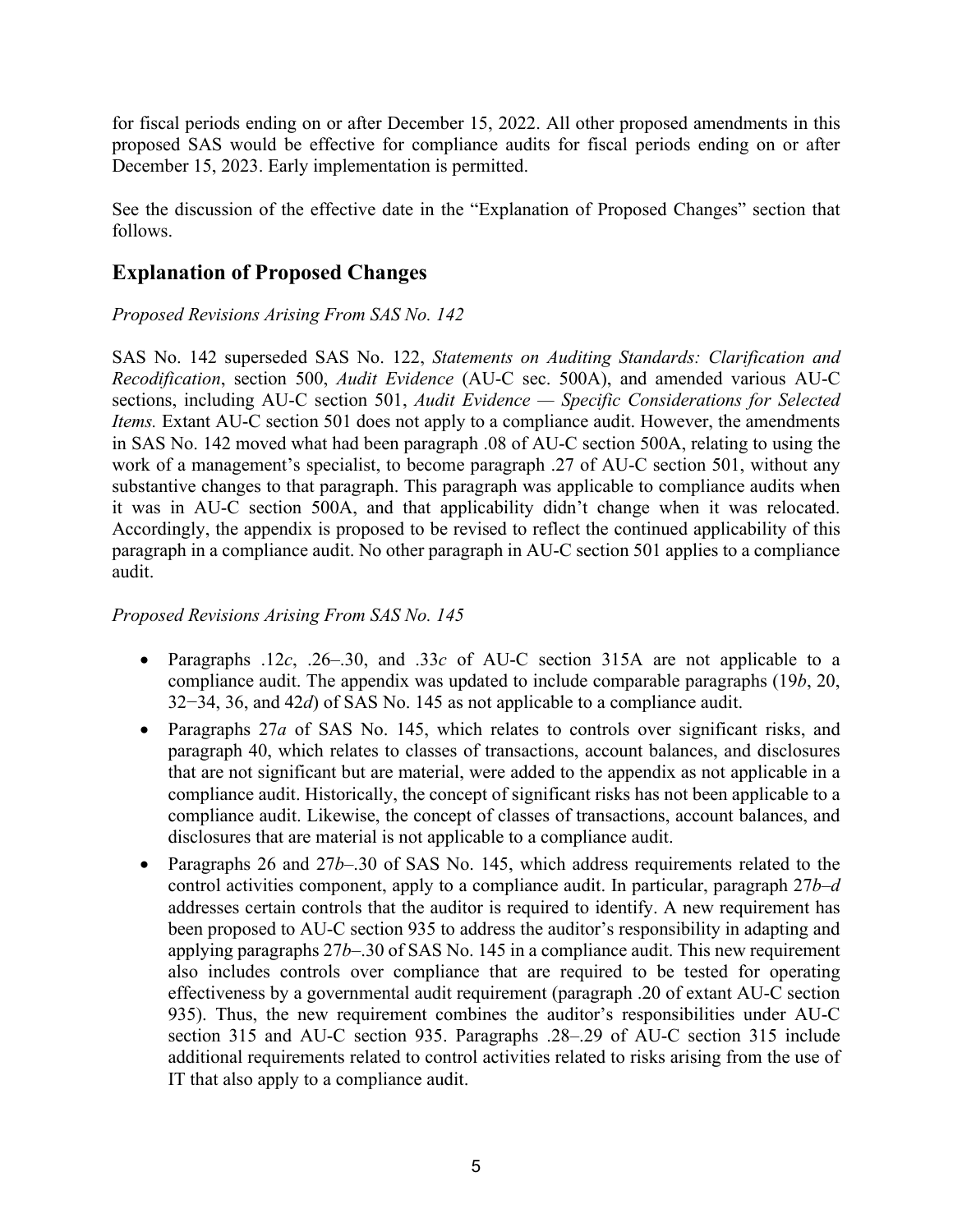- For ease of use and clarity of the requirements related to identifying and assessing risks of material noncompliance, paragraphs 35 and 37–38 of SAS No. 145, adapted as necessary, were added as requirements directly in AU-C section 935 and, consequentially, included in the appendix as not applicable when applying AU-C section 315 to a compliance audit. Application material was added to AU-C section 935 that references the 22 relevant application material paragraphs for paragraphs 35 and 37–38 in SAS No. 145.
- Extant AU-C section 935 excludes, within the appendix, the documentation requirement related to the identified and assessed risks at the financial statement level and assertion level (paragraph .33*c* of AU-C section 315A). The ASB believes that this requirement, adapted as necessary, is applicable to a compliance audit and has added a new requirement to AU-C section 935 based on paragraph 42*d* of SAS No. 145, which, consistent with other revisions, excludes significant risks. Accordingly, paragraph 42*d* of SAS No. 145 has been included in the appendix (and thereby is not applicable in a compliance audit).

### *Other Proposed Revisions*

- There is an inconsistency in extant AU-C section 935 whereby the requirements in AU-C section 315 with respect to significant risks were scoped out of a compliance audit, but the requirements in AU-C section 330 with respect to significant risks were not. This inconsistency has been removed by adding paragraphs .15 and .22 of AU-C section 330 to the appendix.
- Paragraph .18 of AU-C section 330 was also added to the appendix, as performing substantive procedures for each relevant assertion of each significant class of transactions, account balance, and disclosure is not applicable in a compliance audit.
- Certain other editorial revisions were made for clarity or consistency with other AU-C sections.

### *Explanation of Effective Date*

As noted previously, if issued as final, the proposed amendment to the appendix with regard to AU-C section 501 would be effective for compliance audits for fiscal periods ending on or after December 15, 2022. All other proposed amendments in this proposed SAS would be effective for compliance audits for fiscal periods ending on or after December 15, 2023. Early implementation is permitted.

The effective date of the proposed amendment to the appendix with regard to AU-C section 501 is aligned with the effective date of SAS No. 142, because, as explained previously, this proposed amendment arises from SAS No. 142. This amendment is not intended to change current practice, as there were no changes to the underlying requirement; only its placement within GAAS changed. All other proposed amendments in this proposed SAS arise from SAS No. 145 and, accordingly, their effective date is aligned with the effective date of SAS No. 145.

### **Request for Comment**

1. Are the proposed amendments to AU-C section 935 appropriate and complete, including the proposed amendments to the appendix?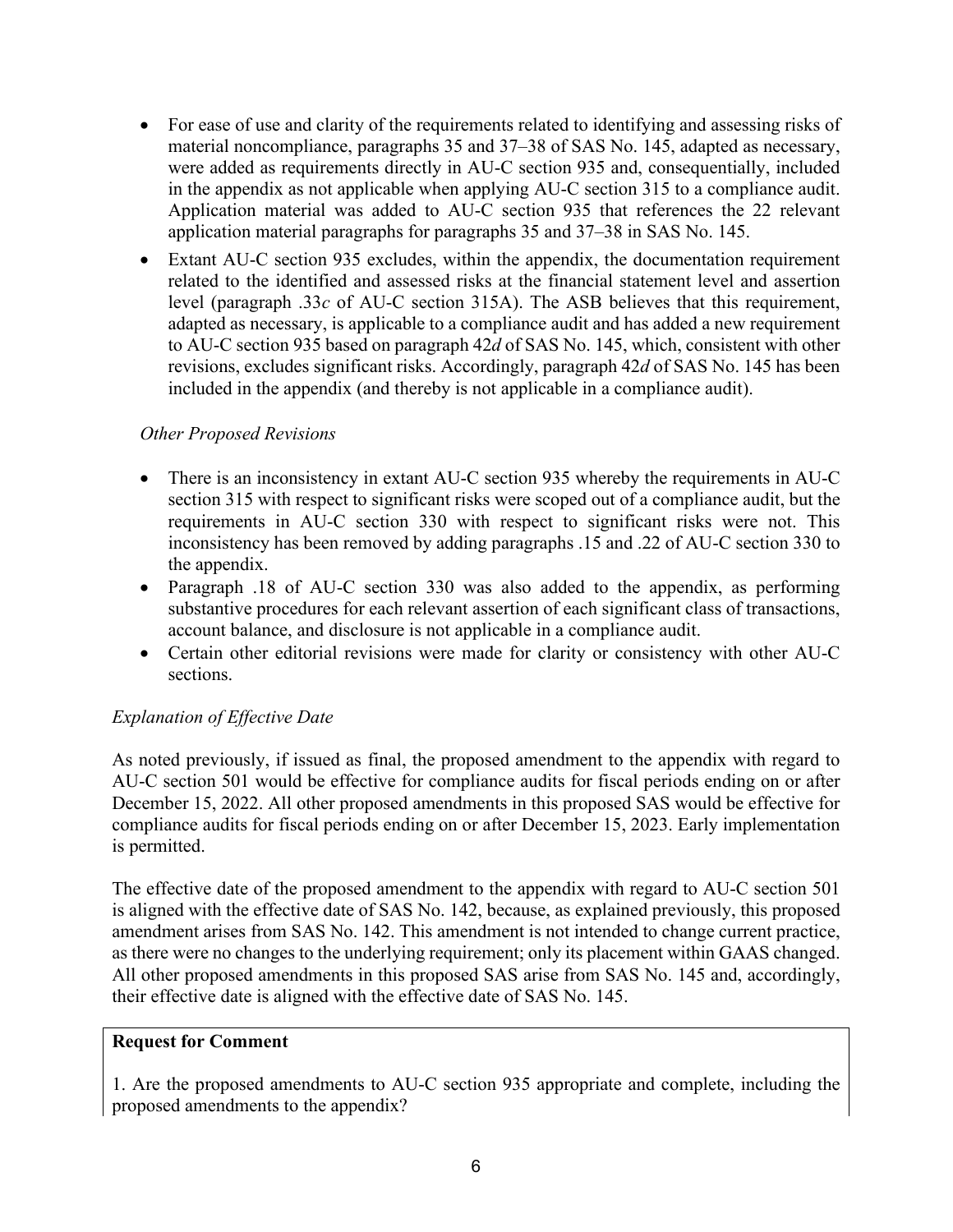2. Is the effective date of the proposed amendments clear? If not, please suggest specific revisions.

## **Guide for Respondents**

Respondents are asked to comment on the proposed changes and whether they are consistent with SAS Nos. 142 and 145.

Comments are most helpful when they refer to specific paragraphs, include the reasons for the comments, and, when appropriate, make specific suggestions for any proposed changes to wording. When a respondent agrees with proposals in the exposure draft, it will be helpful for the ASB to be made aware of this view, as well.

Written comments on the exposure draft will become part of the public record of the AICPA and will be available on the AICPA's website after May 16, 2022 until a final standard is issued. Responses should be sent to commentletters@aicpa-cima.com and received by May 16, 2022. Responses may be submitted in Word format or directly in the body of the email with an appropriate signature (name, firm). Respondents may also submit a PDF version of their Word document for posting to the AICPA website.

## **Comment Period**

The comment period for this exposure draft ends May 16, 2022.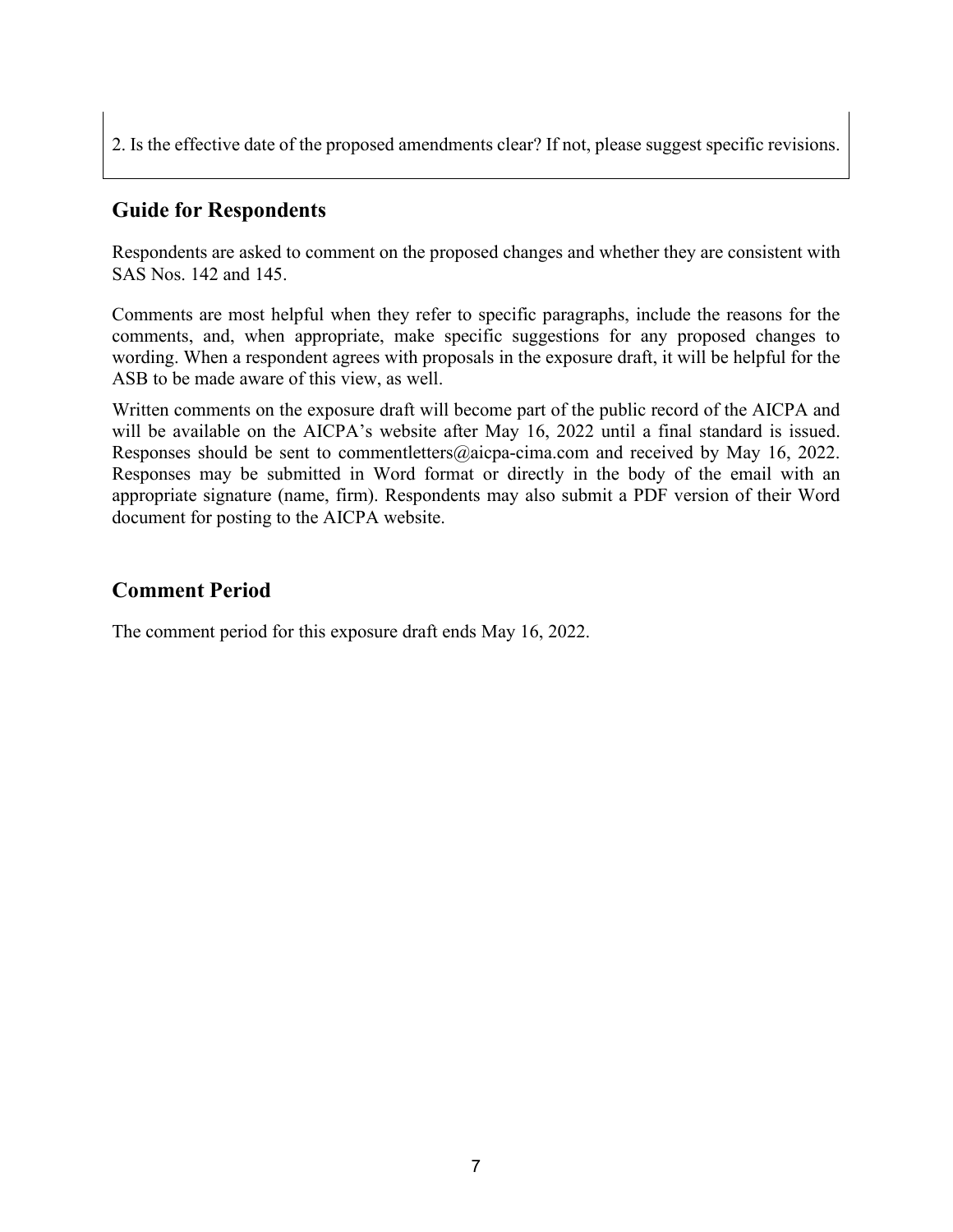## **Auditing Standards Board (2021–2022)**

Tracy W. Harding, *Chair* R. Harris Robert R. Harris Brad C. Ames Kathleen K. Healy Maxene M. Bardwell Jon Heath Patricia Bottomly Clay Huffman Samantha Bowling Greg Jenkins Sherry Chesser Maria C. Manasses Harry Cohen **Andrew Prather** Jeanne M. Dee Chris Rogers Horace Emery Tania DeSilva Sergott Diane Hardesty

### **AU-C Section 935 Task Force**

Maria C. Manasses, *Chair* Maxene M. Bardwell Jeanne M. Dee

Erica Forhan Amanda E. Nelson George Strudgeon

#### **AICPA Staff**

Jennifer Burns, CPA *Chief Auditor Professional Standards and Services*

Ahava Goldman *Associate Director Audit and Attest Standards — Public Accounting*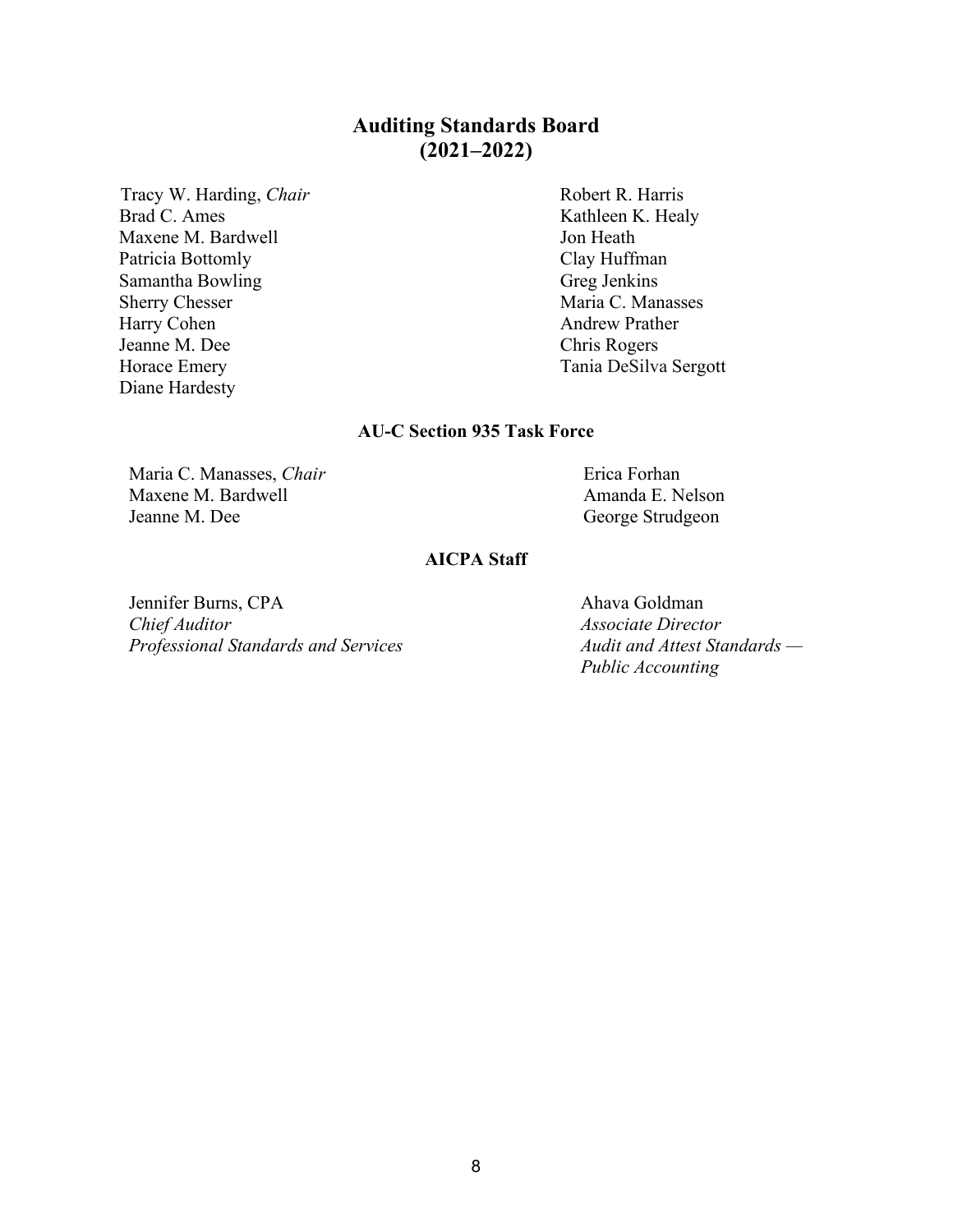## **PROPOSED STATEMENT ON AUDITING STANDARDS**

## *AMENDMENT TO AU-C SECTION 935*

**(***Boldface italics* denotes new language. Deleted text is shown in strikethrough.)

### **Amendment to AU-C Section 935,** *Compliance Audits*

1. This amendment is effective for compliance audits for fiscal periods ending on or after December 15, 2023, except as indicated in the appendix in renumbered paragraph .A45.

[No amendment to paragraph .01.]

**.02** This section addresses the application of GAAS to a compliance audit. Compliance audits usually are performed in conjunction with a financial statement *an* audit *of a complete set of financial statements, but may also be performed in conjunction with an audit of a single financial statement or an audit of a specific element, account, or item of a financial statement*. This section does not apply to the financial statement audit component of such engagements. Although certain AU-C sections are not applicable to a compliance audit, as identified in the [appendix](#page-13-0) "AU-C Sections That Are Not Applicable to Compliance Audits," all AU-C sections other than this section are applicable to the audit of financial statements performed in conjunction with a compliance audit.

[No amendment to paragraph .03–.11.]

### **Requirements**

### **Adapting and Applying the AU-C Sections to a Compliance Audit (Ref: par. .A5 and .A40***42***)**

**.12** When performing a compliance audit, the auditor, using *exercising* professional judgment, should adapt and apply the AU-C sections to the objectives of a compliance audit, except for the AU-C sections listed in the [appendix.](#page-13-0)

[No amendment to paragraphs .13–.14.]

#### **Performing Risk Assessment Procedures (Ref: par. .A12–.A15***17***)**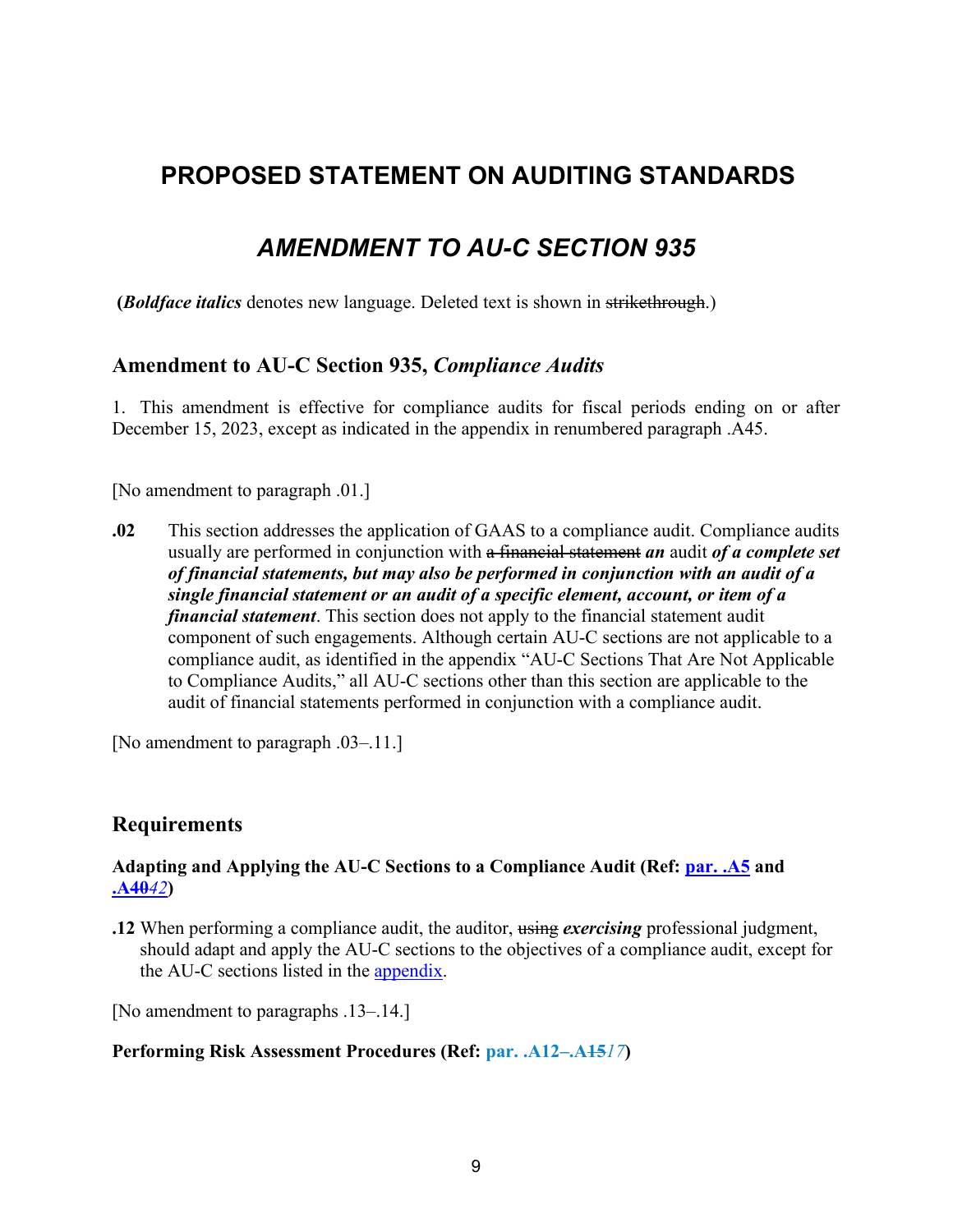- <span id="page-9-0"></span>**.15** For each of the government programs and applicable compliance requirements selected for testing, the auditor should perform risk assessment procedures to obtain a sufficient understanding of the applicable compliance requirements and the entity's internal control over compliance with the applicable compliance requirements.<sup>fn 1</sup>
- fn 1 Paragraphs *.*03–.12*b* and .12d–.25*.11*–**.***19***a***, .19***c***, .21–.26, and .27***b***–.31* of section 315A, *Understanding the Entity and Its Environment and Assessing the Risks of Material Misstatement*.
- **.16** *In adapting and applying the requirements of section 315 to identify controls that address risks of material noncompliance, fn2 the auditor should perform risk assessment procedures, beyond inquiry, to evaluate whether the following controls that address risks of material noncompliance are effectively designed and determine whether those controls have been implemented:*
	- *a. Controls over journal entries and other adjustments as required by section 240,*  **Consideration of Fraud in a Financial Statement Audit**
	- *b. Controls for which the auditor plans to test operating effectiveness in determining the nature, timing, and extent of substantive procedures, which include* 
		- *i. controls that address risks for which substantive procedures alone do not provide sufficient appropriate audit evidence, and*
		- *ii. controls that are required to be tested for operating effectiveness by the governmental audit requirement as required by paragraph 24 of this section*
	- *c. Other controls that, based on the auditor's professional judgment, the auditor considers are appropriate to enable the auditor to identify and assess risks of material noncompliance and design further audit procedures.*

### *fn2 Paragraphs .27b–d and .30 of section 315.*

[Subsequent footnotes are renumbered. No amendment to paragraph .16, which is renumbered as paragraph .17.]

### <span id="page-9-1"></span>**Identifying and Assessing the Risks of Material Noncompliance (Ref: par. .A16** *A17***– .A18***A19***)**

**.17***18* The auditor should identify and assess the risks of material noncompliance whether due to fraud or error for each applicable compliance requirement and should consider whether any of those risks are pervasive to the entity's compliance because they may affect the entity's compliance with many compliance requirements.

### *Assessing Inherent Risk*

*.19 For identified risks of material noncompliance for each applicable compliance requirement, the auditor should assess inherent risk by assessing the likelihood and magnitude of noncompliance. In doing so, the auditor should take into account how, and*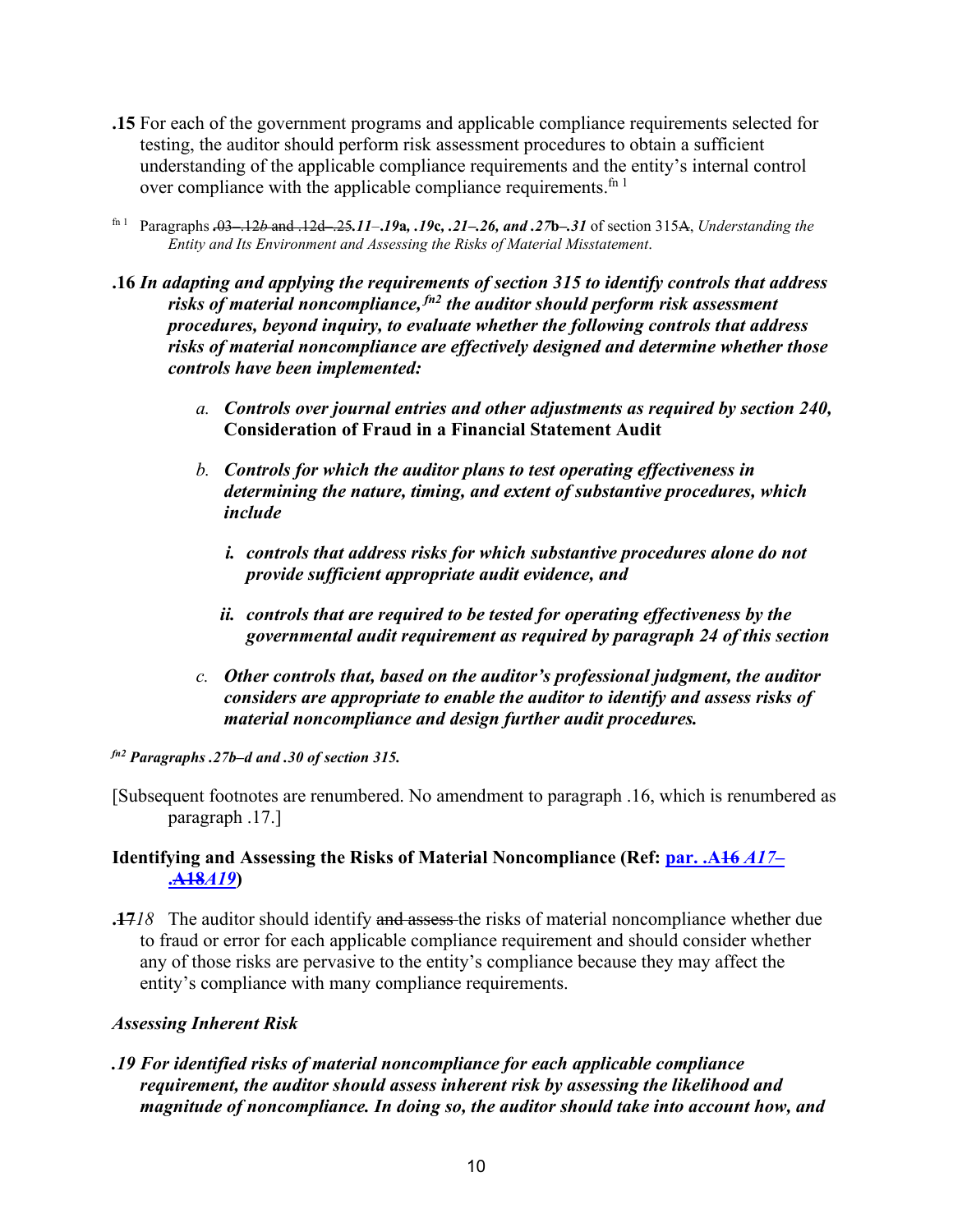*the degree to which, inherent risk factors affect the susceptibility of compliance requirements to noncompliance.* 

*.20 The auditor should determine whether substantive procedures alone cannot provide sufficient appropriate audit evidence for any of the risks of material noncompliance.* 

### Assessing Control Risk

*.21 For identified risks of material noncompliance for each applicable compliance requirement, the auditor should assess control risk based on the auditor's understanding of controls and the auditor's plan to test the operating effectiveness of controls. If the auditor does not plan to test the operating effectiveness of controls, the auditor should assess control risk at the maximum level such that the assessment of the risk of material noncompliance is the same as the assessment of inherent risk.* 

### **Performing Further Audit Procedures in Response to Assessed Risks**

[No amendment to former paragraphs .18–.19, which are renumbered as paragraphs .22−.23.]

**.20***24* The auditor should design and perform further audit procedures in response to the assessed risks of material noncompliance. These procedures should include performing tests of controls over compliance if

> *a***. •** the auditor's risk assessment includes an expectation of the operating effectiveness of controls over compliance related to the applicable compliance requirements;

*b*. • substantive procedures alone <del>do notcannot</del> provide sufficient appropriate audit evidence; or

*c***. •** such tests of controls over compliance are required by the governmental audit requirement.

If any of the conditions in this paragraph are met, the auditor should test the operating effectiveness of controls over each applicable compliance requirement to which the conditions apply in each compliance audit. (Ref: [par. .A24](#page-13-1)*26*–.A25*27*)

[No amendment to former paragraphs .21–.39, which are renumbered as paragraphs .25–.43.]

### **Documentation (Ref: par. .A40***42***)**

**.40***44* The auditor should document

**a.** the risk assessment procedures performed, including those related to gaining *obtaining* an understanding of internal control over compliance., and  $\ln \frac{1213}{2}$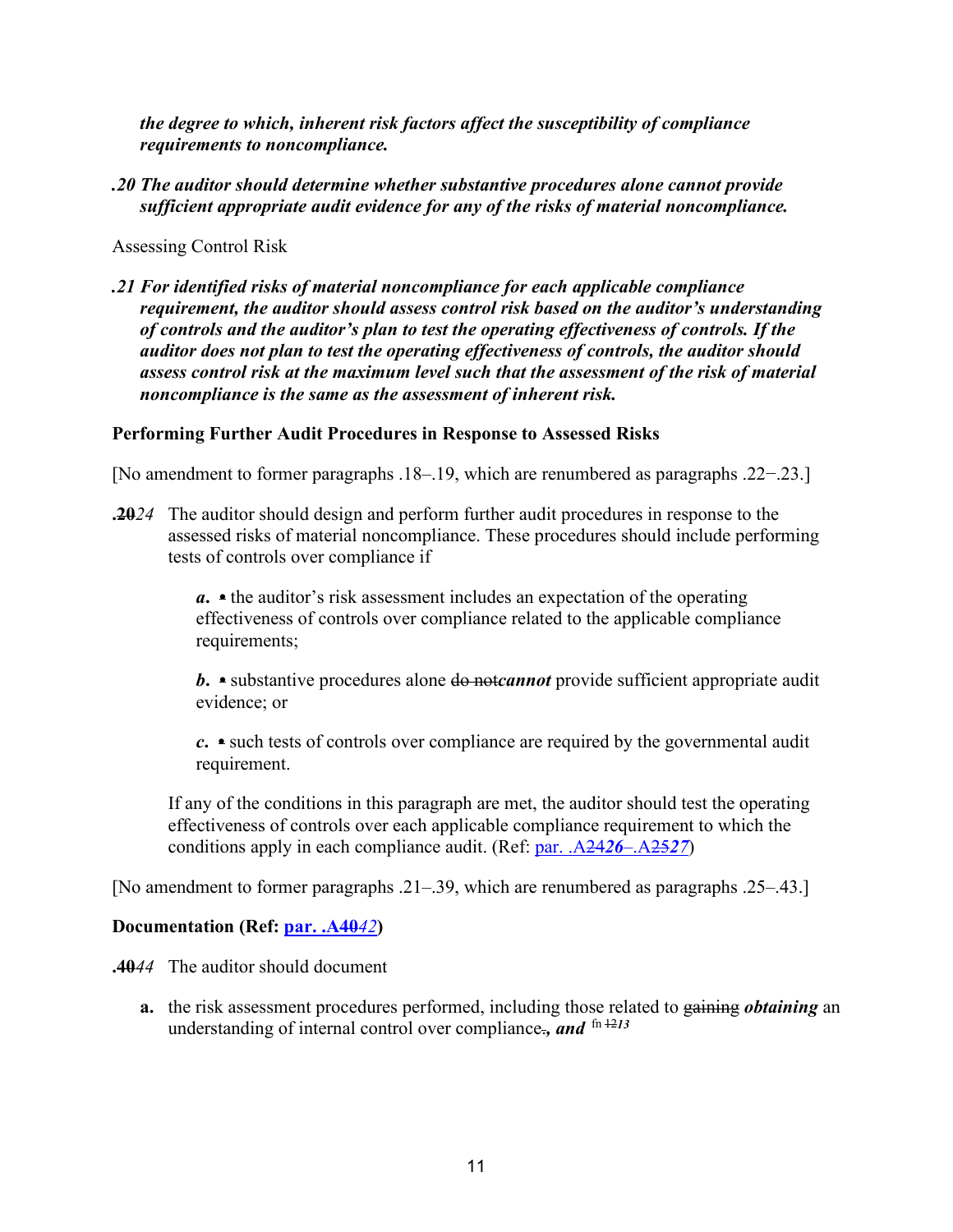- **b.** *the identified and assessed risks of material noncompliance, including risks for which substantive procedures alone cannot provide sufficient appropriate audit evidence, and the rationale for the significant judgments made.*
	- fn 12*<sup>13</sup>* Paragraph .33*a*–*b* and .33*d***.***42***a***–***c** of section 315A.

[No amendment to former paragraphs .41−.44, which are renumbered as paragraphs .45−.48.]

### **Application and Other Explanatory Material**

[No amendment to paragraphs .A1−.A11.]

### **Performing Risk Assessment Procedures (Ref: [par. .15–.16](#page-9-0)***17***)**

- **.A12** Obtaining an understanding of the government program, the applicable compliance requirements, and the entity's internal control over compliance establishes a frame of reference within which the auditor plans the compliance audit and exercises professional judgment about *identifying and* assessing risks of material noncompliance and responding to those risks throughout the compliance audit. *The auditor is also responsible for evaluating the audit evidence obtained from the risk assessment procedures and, as applicable, revising the identification or assessment of risks of material noncompliance. fn15*
- *fn15 Paragraphs .39 and .41 of section 315.*

[Subsequent footnotes are renumbered. No amendment to paragraph .A13.]

**.A14** Performing risk assessment procedures to obtain an understanding of the entity's internal control over compliance includes an evaluation of the design of controls and whether the controls have been implemented. *For purposes of GAAS, the system of i*Internal control consists of the following five interrelated components: the control environment, the entity's risk assessment *process*, information and communication systems, control activities, and *the entity's process to* monitoring *the system of internal control, the information system and communication, and control activities.* Section 315A, *Understanding the Entity and Its Environment and Assessing the Risks of Material Misstatement*, contains a detailed discussion of these components.  $\frac{fn}{1517}$ 

fn 15*<sup>17</sup>* Paragraphs .15–.25*.21–.26, .27***b***−.31,* and appendix *C*B, "*Understanding the Entity's System of*  Internal Control Components," of section 315A.

*.A15 Evaluating whether controls that address risks of material noncompliance are effectively designed, and determining whether those controls have been implemented involves considering whether the identified controls, individually or in combination, are capable of effectively preventing, or detecting and correcting, material noncompliance as well as establishing that the control exists, and that the entity is using it. fn18*

*fn 18 Paragraph .A105 of section 315.*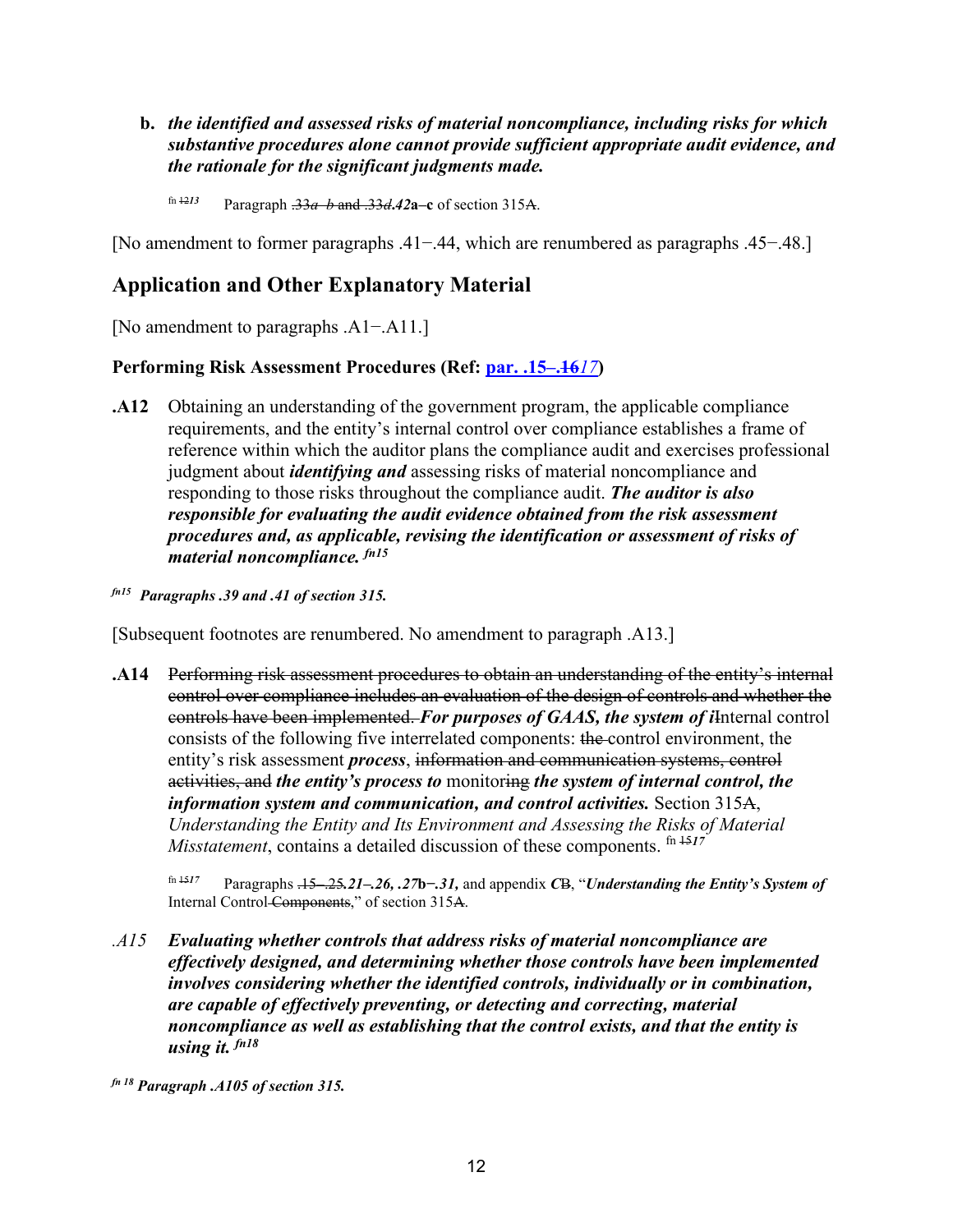**.***A16 Section 315 includes additional requirements related to control activities related to risks arising from the use of IT that also apply to a compliance audit. fn19*

*fn 19 Paragraphs .28–.29 of section 315.*

[Subsequent footnotes are renumbered. No amendment to former paragraph .A15, which is renumbered as paragraph .A17.]

### **Identifying and Assessing the Risks of Material Noncompliance (Ref: [par. .17](#page-9-1)***18***)**

- **.A16***18Inherent risk* F*f*actors the auditor may consider *and other considerations* in identifying and assessing the risks of material noncompliance are as follows*may include the following*:
	- *Criteria for identifying and assessing risks of material noncompliance identified by the governmental audit requirement as well as related communications from oversight organizations or regulators*
	- The complexity of the applicable compliance requirements
	- The susceptibility of the applicable compliance requirements to noncompliance
	- The length of time the entity has been subject to the applicable compliance requirements
	- The auditor's observations about how the entity has complied with the applicable compliance requirements in prior years
	- The potential effect on the entity of noncompliance with the applicable compliance requirements
	- The degree of judgment involved in adhering to the compliance requirements
	- The auditor's assessment of the risks of material misstatement in the financial statement audit
- **.A17***19The auditor may find it helpful to consider the relevant application material in section*  315, adapted as necessary for a compliance audit, when <del>In</del> identifying and assessing the risks of material noncompliance, the auditor may evaluate inherent risk of noncompliance and control risk of noncompliance individually or in combination. *fn <sup>20</sup>*

*fn 20 Paragraphs .A235, .A237−.A244, and .A252−.A263 of section 315.* 

[Subsequent footnotes are renumbered. No amendment to former paragraphs .A18−.A22, which are renumbered as paragraphs .A20−.A24.]

### **Performing Further Audit Procedures in Response to Assessed Risks**

…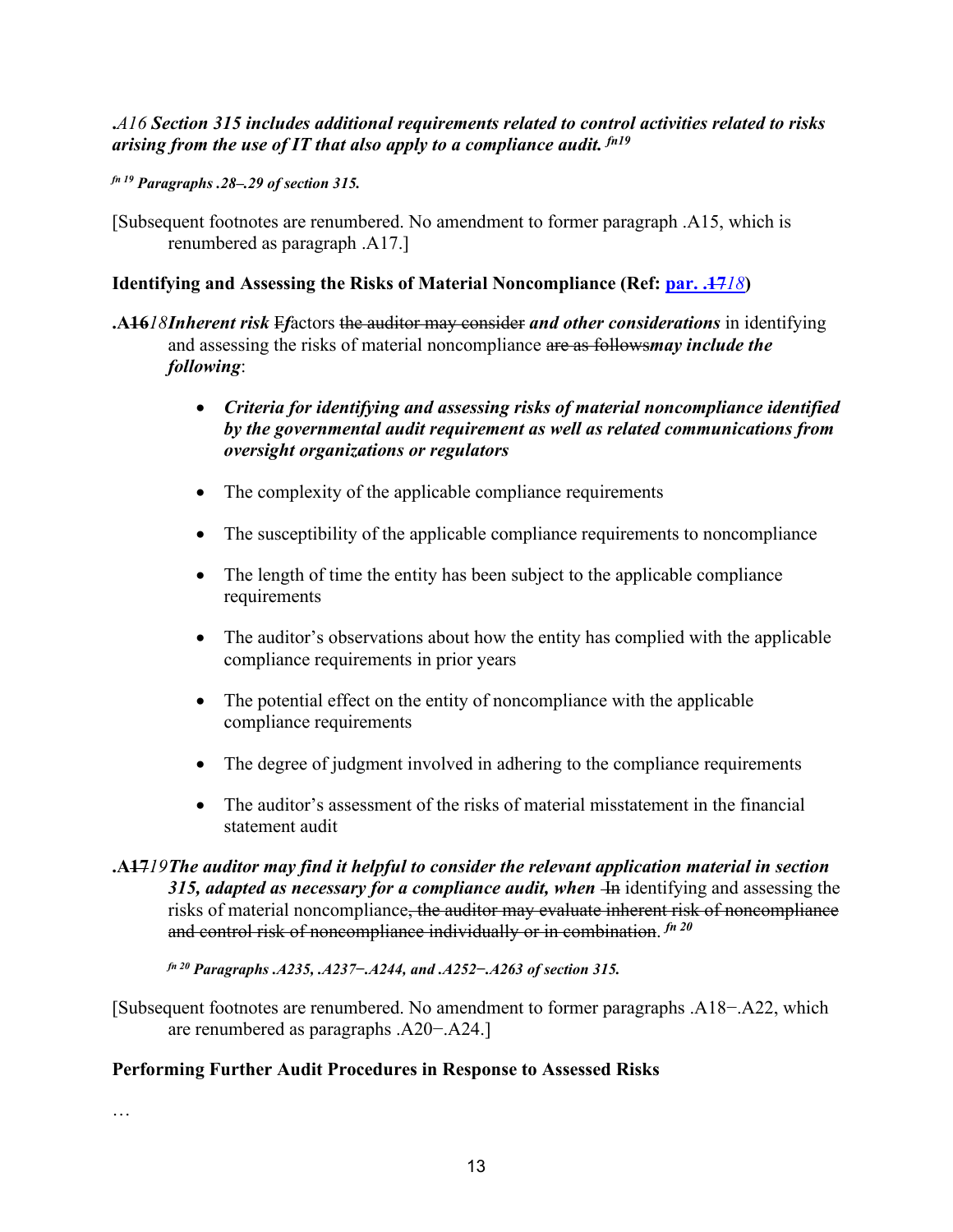- **.A23***25*The use of *substantive* analytical procedures to gather substantive*obtain* evidence *in responding to assessed risks of material noncompliance* is generally less effective in a compliance audit than it is in a financial statement audit. However, substantive analytical procedures may contribute some evidence when performed in addition to tests of transactions and other auditing procedures necessary to provide the auditor with sufficient appropriate audit evidence. (Ref: par. .19*23*)
- <span id="page-13-1"></span>[No amendment to former paragraphs .A24−.A42, which are renumbered as paragraphs .A26−.A44.]

## <span id="page-13-0"></span>**Appendix — AU-C Sections That Are Not Applicable to Compliance Audits**

**.A43***45*The following AU-C sections and individually enumerated requirement paragraphs of specific AU-C sections are not applicable to a compliance audit performed under this section either because (*a*) they are not relevant to a compliance audit environment, (*b*) the procedures and guidance would not contribute to meeting the objectives of a compliance audit, or (*c*) the subject matter is specifically covered in this section. Where the table in this appendix specifies individual requirement paragraphs rather than an entire AU-C section, the application and other explanatory material paragraphs related to such requirement paragraphs also do not apply. However, an auditor may apply these AU-C sections and paragraphs if the auditor believes doing so will provide appropriate audit evidence in the specific circumstances to support the auditor's opinion on compliance.

| AU-C Section                                                                                                                  | Paragraphs Not Applicable to Compliance Audits                                      |
|-------------------------------------------------------------------------------------------------------------------------------|-------------------------------------------------------------------------------------|
| 210, Terms of Engagement                                                                                                      | Paragraphs .06a and .08a                                                            |
| 240, Consideration of Fraud in a Financial Statement<br>Audit                                                                 | Paragraphs .26 and .32b                                                             |
| 250, Consideration of Laws and Regulations in an<br><b>Audit of Financial Statements</b>                                      | A11                                                                                 |
| 315A, Understanding the Entity and Its Environment<br>and Assessing the Risks of Material Misstatement                        | Paragraphs .19b, .20, .27a, .32–.38, .40, and .42d.12e,<br>$.26$ $.30$ , and $.33e$ |
| 330, Performing Audit Procedures in Response to<br>Assessed Risks and Evaluating the Audit Evidence<br><i><b>Obtained</b></i> | Paragraphs .13-.4415, .1849-.2422, .26, and .31-.32                                 |
| 501, Audit Evidence - Specific Considerations for<br><b>Selected Items</b>                                                    | All except paragraph .27*                                                           |
| 505, External Confirmations                                                                                                   | All                                                                                 |
| 510, Opening Balances — Initial Audit Engagements,<br><b>Including Reaudit Engagements</b>                                    | Paragraphs .06, .08–.13, and .15–.17                                                |
| 540A, Auditing Accounting Estimates and Related<br><i>Disclosures</i>                                                         | All                                                                                 |
| 550, Related Parties                                                                                                          | All                                                                                 |
| 560, Subsequent Events and Subsequently Discovered<br>Facts                                                                   | Paragraphs .09-.11 and .19-.20                                                      |
| 570, The Auditor's Consideration of an Entity's Ability<br>to Continue as a Going Concern                                     | All                                                                                 |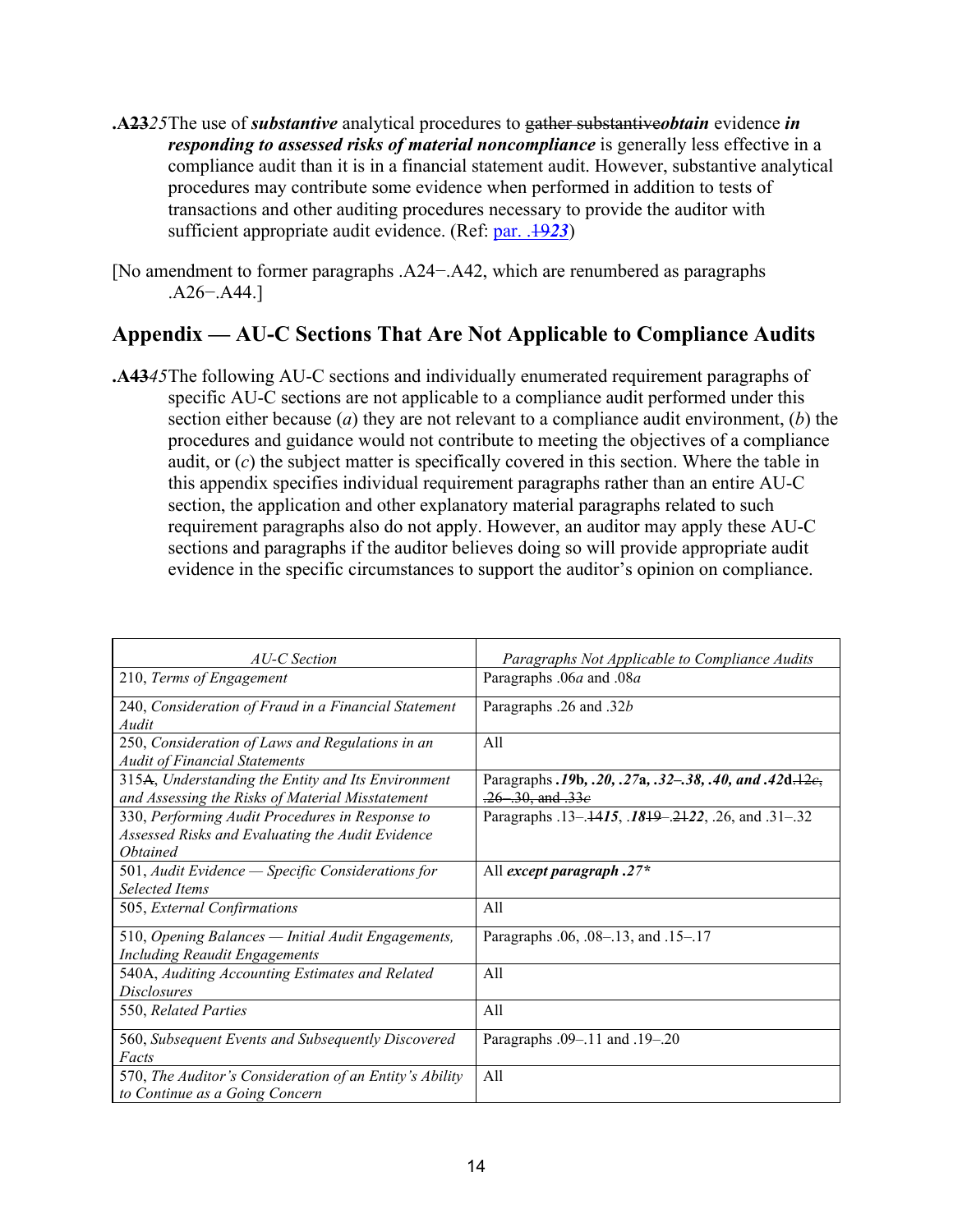| AU-C Section                                                                                                                                                                                                                                              | Paragraphs Not Applicable to Compliance Audits |  |  |  |  |  |
|-----------------------------------------------------------------------------------------------------------------------------------------------------------------------------------------------------------------------------------------------------------|------------------------------------------------|--|--|--|--|--|
| 600, Special Considerations - Audits of Group                                                                                                                                                                                                             | Paragraphs .26, .39, .41c, .41d, .55, and .56c |  |  |  |  |  |
| Financial Statements (Including the Work of                                                                                                                                                                                                               |                                                |  |  |  |  |  |
| Component Auditors)                                                                                                                                                                                                                                       |                                                |  |  |  |  |  |
| 700, Forming an Opinion and Reporting on Financial                                                                                                                                                                                                        | Paragraphs .13-.17, .21-.44, and .45-.61       |  |  |  |  |  |
| <b>Statements</b>                                                                                                                                                                                                                                         |                                                |  |  |  |  |  |
| 701, Communicating Key Audit Matters in the                                                                                                                                                                                                               | All                                            |  |  |  |  |  |
| Independent Auditor's Report                                                                                                                                                                                                                              |                                                |  |  |  |  |  |
| 703, Forming an Opinion and Reporting on Financial                                                                                                                                                                                                        | All                                            |  |  |  |  |  |
| Statements of Employee Benefit Plans Subject to ERISA                                                                                                                                                                                                     |                                                |  |  |  |  |  |
| 705, Modifications to the Opinion in the Independent                                                                                                                                                                                                      | Paragraphs .18-.20                             |  |  |  |  |  |
| <b>Auditor's Report</b>                                                                                                                                                                                                                                   |                                                |  |  |  |  |  |
| 706, Emphasis-of-Matter Paragraphs and Other-                                                                                                                                                                                                             | Paragraphs .06-.07                             |  |  |  |  |  |
| Matter Paragraphs in the Independent Auditor's Report                                                                                                                                                                                                     |                                                |  |  |  |  |  |
| 708, Consistency of Financial Statements                                                                                                                                                                                                                  | All                                            |  |  |  |  |  |
| 720B, Other Information Included in Annual Reports                                                                                                                                                                                                        | All                                            |  |  |  |  |  |
| 725, Supplementary Information in Relation to the                                                                                                                                                                                                         | All                                            |  |  |  |  |  |
| Financial Statements as a Whole                                                                                                                                                                                                                           |                                                |  |  |  |  |  |
| 730, Required Supplementary Information                                                                                                                                                                                                                   | All                                            |  |  |  |  |  |
| 800, Special Considerations - Audits of Financial                                                                                                                                                                                                         | All                                            |  |  |  |  |  |
| Statements Prepared in Accordance With Special                                                                                                                                                                                                            |                                                |  |  |  |  |  |
| Purpose Frameworks                                                                                                                                                                                                                                        |                                                |  |  |  |  |  |
| 805, Special Considerations - Audits of Single                                                                                                                                                                                                            | All                                            |  |  |  |  |  |
| Financial Statements and Specific Elements, Accounts,                                                                                                                                                                                                     |                                                |  |  |  |  |  |
| or Items of a Financial Statement                                                                                                                                                                                                                         |                                                |  |  |  |  |  |
| 806, Reporting on Compliance With Aspects of                                                                                                                                                                                                              | All                                            |  |  |  |  |  |
| Contractual Agreements or Regulatory Requirements in                                                                                                                                                                                                      |                                                |  |  |  |  |  |
| <b>Connection With Audited Financial Statements</b>                                                                                                                                                                                                       |                                                |  |  |  |  |  |
| 810, Engagements to Report on Summary Financial                                                                                                                                                                                                           | All                                            |  |  |  |  |  |
| <b>Statements</b>                                                                                                                                                                                                                                         |                                                |  |  |  |  |  |
| 910, Financial Statements Prepared in Accordance                                                                                                                                                                                                          | All                                            |  |  |  |  |  |
| With a Financial Reporting Framework Generally                                                                                                                                                                                                            |                                                |  |  |  |  |  |
| Accepted in Another Country                                                                                                                                                                                                                               |                                                |  |  |  |  |  |
| 915, Reports on Application of Requirements of an                                                                                                                                                                                                         | All                                            |  |  |  |  |  |
| <b>Applicable Financial Reporting Framework</b>                                                                                                                                                                                                           |                                                |  |  |  |  |  |
| 920, Letters for Underwriters and Certain Other                                                                                                                                                                                                           | All                                            |  |  |  |  |  |
| <b>Requesting Parties</b>                                                                                                                                                                                                                                 |                                                |  |  |  |  |  |
| 925, Filings With the U.S. Securities and Exchange                                                                                                                                                                                                        | All                                            |  |  |  |  |  |
| Commission Under the Securities Act of 1933                                                                                                                                                                                                               |                                                |  |  |  |  |  |
| 930, Interim Financial Information                                                                                                                                                                                                                        | All                                            |  |  |  |  |  |
| 940, An Audit of Internal Control Over Financial                                                                                                                                                                                                          | All                                            |  |  |  |  |  |
| Reporting That Is Integrated With an Audit of Financial                                                                                                                                                                                                   |                                                |  |  |  |  |  |
| <b>Statements</b>                                                                                                                                                                                                                                         |                                                |  |  |  |  |  |
| 945, Auditor Involvement With Exempt Offering                                                                                                                                                                                                             | All                                            |  |  |  |  |  |
| Documents                                                                                                                                                                                                                                                 |                                                |  |  |  |  |  |
| * SAS No. 142, Audit Evidence, amended section 501, Audit Evidence - Specific Considerations for Selected Items, to                                                                                                                                       |                                                |  |  |  |  |  |
| add paragraph .27 to section 501. That amendment is effective for audits of financial statements for periods ending on or                                                                                                                                 |                                                |  |  |  |  |  |
| after December 15, 2022. Consequently, the proposed amendment relating to AU-C section 501 in this appendix would                                                                                                                                         |                                                |  |  |  |  |  |
| become effective for compliance audits for fiscal periods ending on or after December 15, 2022, to align with the effective<br>date of SAS No. 142. All other proposed revisions to this appendix would become effective for compliance audits for fiscal |                                                |  |  |  |  |  |
|                                                                                                                                                                                                                                                           |                                                |  |  |  |  |  |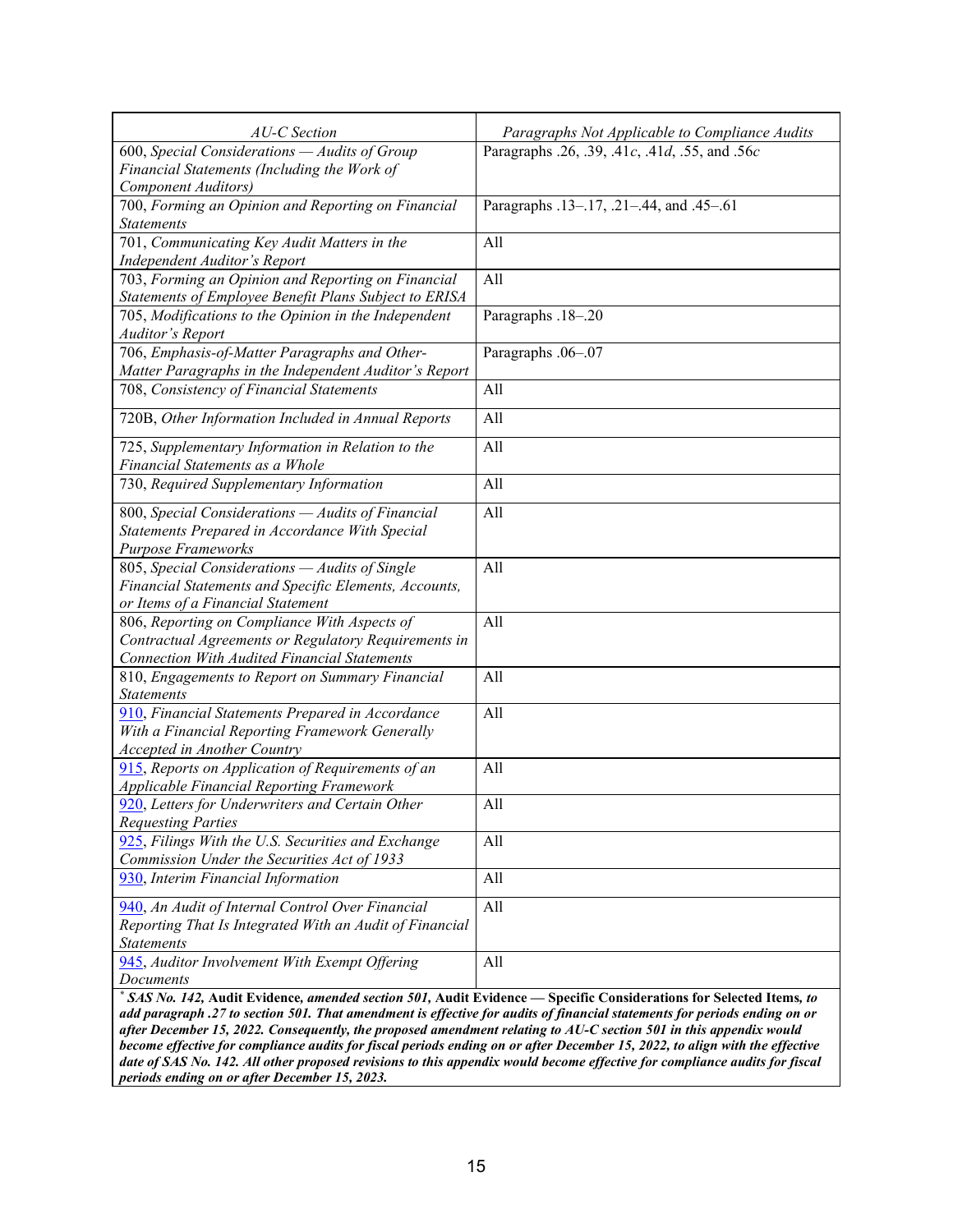## **Exhibit — Illustrative Combined Report on Compliance With Applicable Requirements and Internal Control Over Compliance —** *(Unmodified Opinion on Compliance, No Material Weaknesses or Significant Deficiencies in Internal Control Over Compliance Identified)*

#### **.A44***46*

[The amendment is contained in the second paragraph of the "Report on Internal Control Over Compliance" section of the illustrative independent auditor's report.]

…

#### **Independent Auditor's Report**

…

#### **Report on Internal Control Over Compliance**

A *deficiency in internal control over compliance* exists when the design or operation of a control over compliance does not allow management or employees, in the normal course of performing their assigned functions, to prevent, or detect and correct, noncompliance on a timely basis. A *material weakness* in internal control over compliance is a deficiency, or combination of deficiencies in internal control over compliance, such that there is a reasonable possibility that material noncompliance with a compliance requirement will not be prevented, or detected and corrected, on a timely basis. A *significant deficiency in internal control over compliance* is a deficiency, or a combination of deficiencies, in internal control over compliance that is less severe than a material weakness in internal control over compliance, yet important enough to merit attention by those charged with governance.

Our consideration of internal control over compliance was for the limited purpose described in the section above and was not designed to identify all deficiencies in internal control over compliance that might be material weaknesses or significant deficiencies in internal control over compliance. Given these limitations, during our audit we did not identify any deficiencies in internal control over compliance that we consider to be material weaknesses, as defined above. However, material weaknesses or significant deficiencies in internal control over compliance may exist that have *were* not been identified.

Our audit was not designed for the purpose of expressing an opinion on the effectiveness of internal control over compliance. Accordingly, no such opinion is expressed.

The purpose of this report on internal control over compliance is solely to describe the scope of our testing of internal control over compliance and the results of that testing